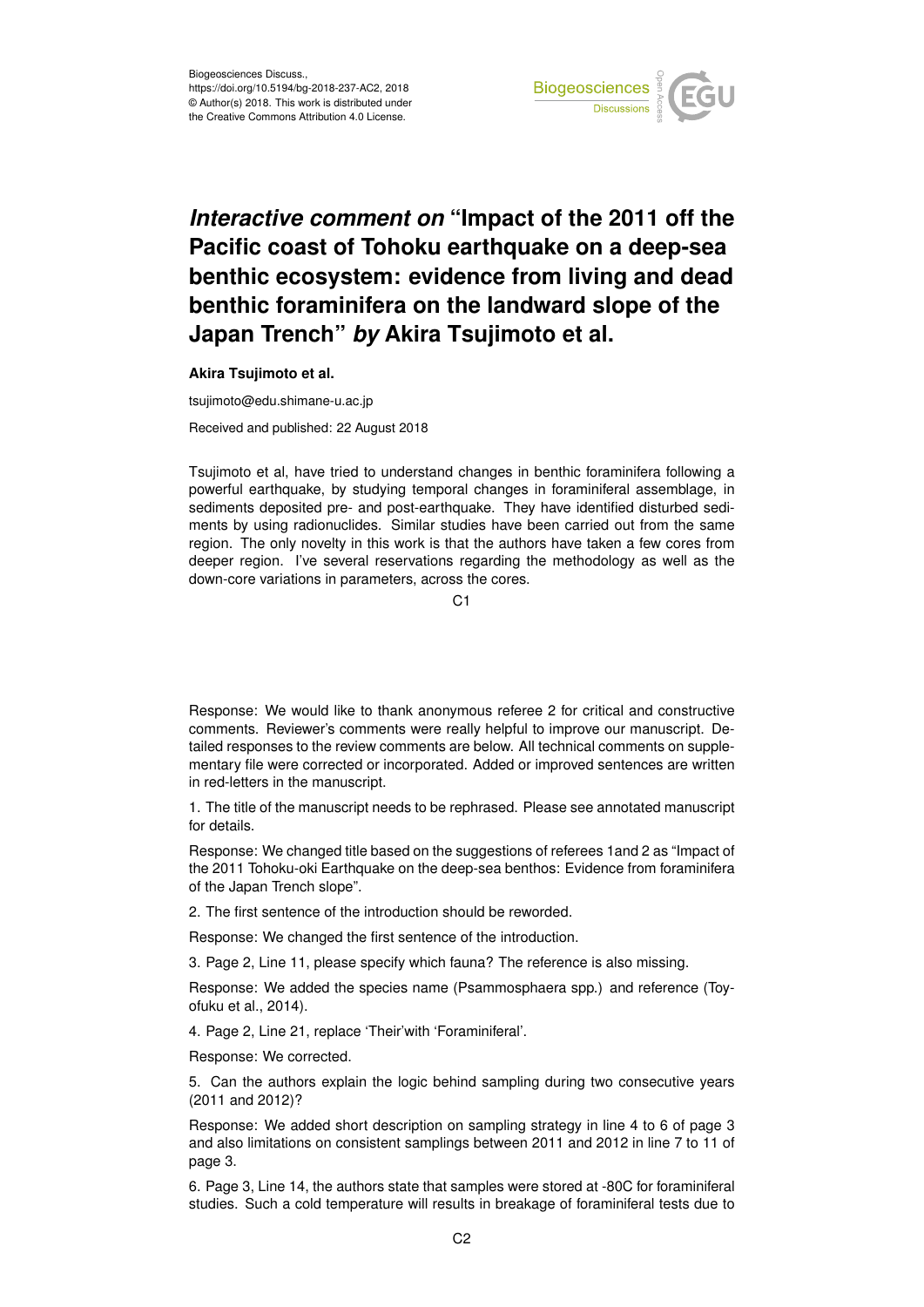thawing. The breakage will thus significantly alter benthic foraminiferal assemblage.

Response: In case biological samples, it is preferable to freeze at lower temperature such as -80dC or even lower, because freezing at -20dC or -30dC can cause cell destruction (e.g. McHatton et al. 1996, Appl. Environ. Microbiol. 62:954–958.) due to water crystal formation. We thus think that -80dC preservation may reduce these physical destructions even for foraminiferal test. However, we agree that freezing and staining with rose-Bengal afterward is not common protocol in foraminiferal study and may have biased our results. We noted potential effects of freezing in the discussion.

7. The authors followed a strange methodology for foraminiferal analysis. To preserve and identify living benthic foraminifera, the sediments should be stained with rose-Bengal, immediately after collection. Unfortunately, the authors stored the sediments at -80C, oven dried it, sieved by using a 63 um sieve and THEN STAINED THE RESIDUE. I think, it is absolutely wrong. The living assemblage will be significantly underrepresented. 8. Staining the samples for just one day is insufficient. A minimum of couple of weeks of staining is widely recommended.

Response: In this study, we followed the traditional procedure for rose-Bengal staining method by Takayanagi (1978, Manual of Microfossil Studies) and subsequent studies mainly by Japanese researchers (e.g., Tsujimoto et al., 2006; Nomura and Kawano, 2011). Also, we did NOT oven-dry the sediment before staining; we revised the text to make it clear. We understand the importance of the standard staining method as the reviewer pointed out, especially for the benthic foraminiferal monitoring studies (e.g., Schönfeld et al., 2012). However, although the living assemblage may be underrepresented, we mainly discuss temporal faunal changes based on total (i.e. living and dead) foraminifera. Furthermore, in the revised manuscript, we discuss more based on total fauna, not by "living" fauna which may represent underestimated numbers. We noted these methodological limitations in the discussion. Although these limitations on methodologies to study on "living" fauna, , temporal trend in total foraminiferal assemblage indicates the impact of large-scale seafloor disturbance on deep-sea benthic

 $C<sub>3</sub>$ 

ecosystem together with concurrent sedimentological analyses, thus we believe these results are worth to be published in this journal.

9. The authors chose a odd mesh size (106 um) to pick benthic foraminifera. The recommended mesh size for benthic foraminiferal study is 63 um. A few authors have also used >125 um fraction. The choice of these authors does not match with either of the widely used mesh size, thus making it difficult to compare their results with other studies.

Response: This size fraction follows our conventional procedure by Nomura (1995), Tsujimoto et al. (2013), and Takata et al. (2015), which studied deep sea benthic foraminifera. We added these references in the text. We aware that most ecological studies used either 63  $\mu$ m or 125 $\mu$ m sieves, and the differences in sieve size in our studies hampers direct comparison with such ecological or environmental monitoring studies. We noted these methodological limitations in our revised manuscript. However, even though there are such limitations when comparing with other studies, we believe that the temporal and spatial trends found in our study based on consistent taxonomical works are worth to publish with such notes.

10. Authors picked 200 or less foraminifera from each sample. Again, the recommended minimum number of specimens to be picked is 300. Therefore, I'm not sure whether the foraminiferal assemblage studied by the authors is a true representative of the natural assemblage.

Response: We had picked 300 specimens in some samples, but some samples contained individual numbers less than 200 individuals even if we analyses entire sediment samples (∼12 ml). Full faunal list was available in the supplementary Table S1, however, for better understandings for readers, we added number of specimens and number of species in Table S1.

11. It is not clear, how did the authors calculate foraminiferal density? Did you pick foraminifera from a known weight of sieved fraction?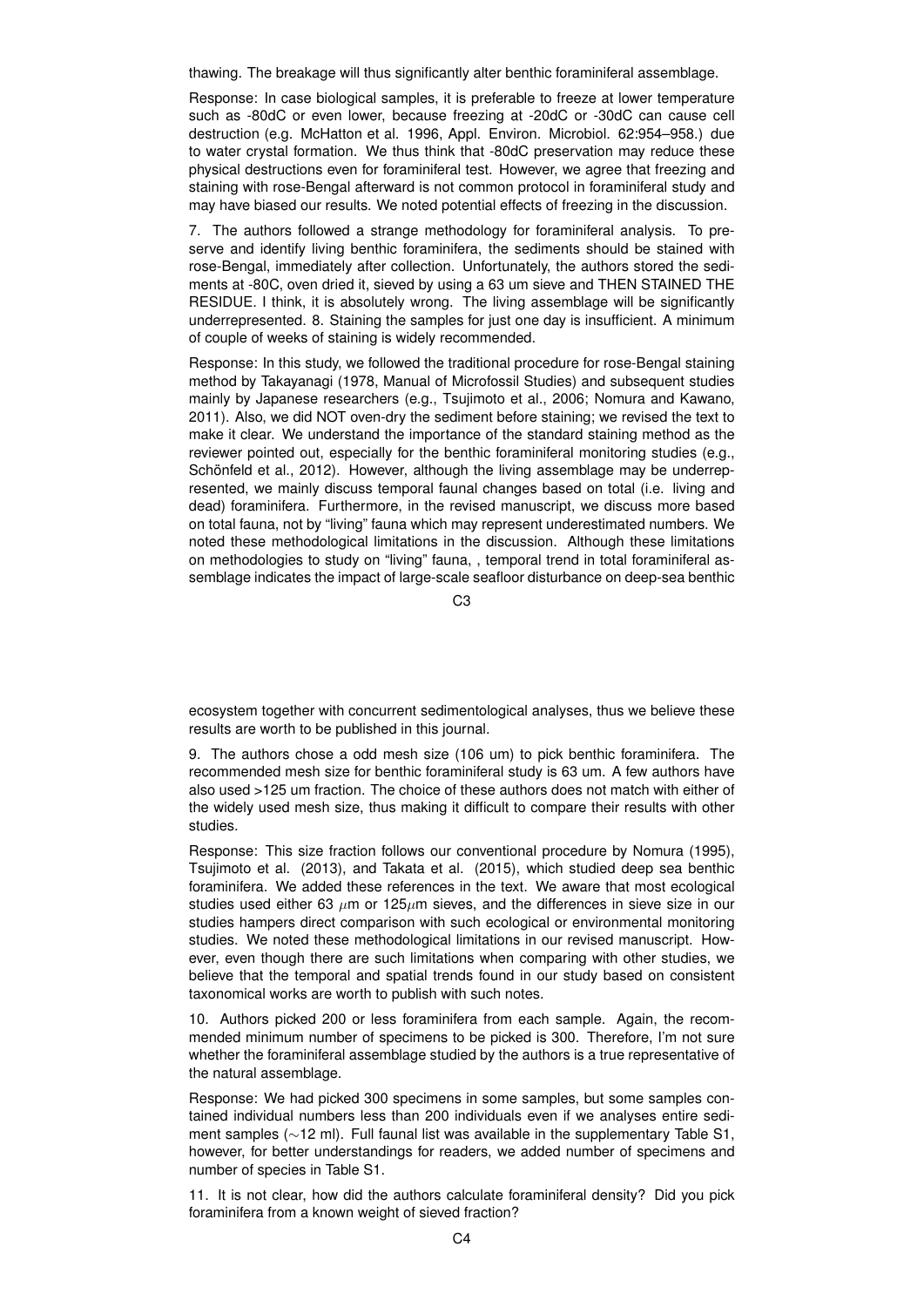Response: We measured the wet weights of sliced subsamples before wet-sieving through a 63- $\mu$ m sieve. We calculated the dried weights of sliced subsamples from the water content obtained from the process of water content analysis (see section 2.2). The foraminiferal density (i.e. number of foraminifera per gram of dry sediment) was calculated from the dried weights of sliced subsamples. We added this explanation in Method.

12. Page 4, Line 4, authors state that they used only those samples that contained >30 individual, for statistical analysis. Does this mean that several samples contained as less as <30 individuals? It is too small a number to draw any meaningful inference from foraminiferal parameters. Please provide the number of specimens picked from each sample.

Response: We added the number of specimens of each sample in supplementary Table S1. We performed statistical analysis only for total assemblage of core 4W-2012 because the others did not contain sufficient specimens. We recalculated Q-mode cluster analysis and diversity index based on the samples containing more than 50 individuals. We also determined the rarefaction diversity  $E(5100)$  (= the expected number of species in samples rarefied to 100 individuals) in addition to the Shannon Index (H) for total assemblage of core 4W-2012. The results from additional analyses showed no obvious change from the previous analyses.

13. Three out of the four cores have a nearly same mud profile, suggesting no evidence of disturbance.

Response: As the reviewer suggested, evidence of disturbance is not obvious from mud content of core 2W-2011 and 2W-2012, but detection of 134Cs in the top 1.5 cm of the cores indicates that this interval was deposited after the FNPP1 accident. Moreover, relative low concentrations of 210Pb in the top 1.5 cm of the cores 2W may indicate that deposition of older sediments derived from seafloor disturbance. The rapid decrease of water content and the very low 210Pb concentrations in core 4W-

C5

2011 suggest that the surface sediments at this site were eroded prior to the sampling.

14. Can the authors provide the details of how far were the cores 4W-2011 and 4W-2012? Both these cores are very close and at nearly same depth (just a difference of <20 m). Why was the 210Pb profile, so drastically different in so closely spaced cores?

Response: We added bathymetric profile at site 4W as supplementary figure (Figure S3). Although cores 4W-2011 and 4W-2012 were collected in the same area, which are ∼550 m away each other, slight locational changes in the canyon should result in different sedimentation environments. Our new supplementary figure S3 showing the bathymetric profile along the two sites clearly shows that 4W-2011 was collected from a steeper slope (∼4°) while 4W-2012 was collected from a gentle slope (∼1°) of the same canyon (Fig. S4). Sedimentation rates can vary greatly even at local scale, in particular at such topographic and hydrographic heterogeneity environments. A flow such as a turbidity current was accelerated by an increase in slope gradient and eroded the surface sediment near 4W-2011. The flow was decelerated by a decrease in the slope gradient and deposited the new turbidite near 4W-2012. As the consequence, the lithology and profiles of radionuclides between the two cores are quite different. We added these description in the text.

15. The water depth of both the cores is nearly same, just 20 m difference. I do not agree with the authors that the slope is so different at these two locations, so as to bring such a big difference in geochemical parameters as well sedimentation rate.

Response: As mentioned above (reply to comment 14), bottom topography differs largely between 2011 and 2012 sites, thus the geochemical parameters and sedimentation rates. Indeed, we originally thought these two cores are collected from comparable environments to track foraminiferal faunal change between 2011 and 2012, because these sites are almost same water depths and located at same canyon axis. However, detailed bathymetric survey and sedimentological analyses revealed that such local topographic change can cause great differences in sedimentation environ